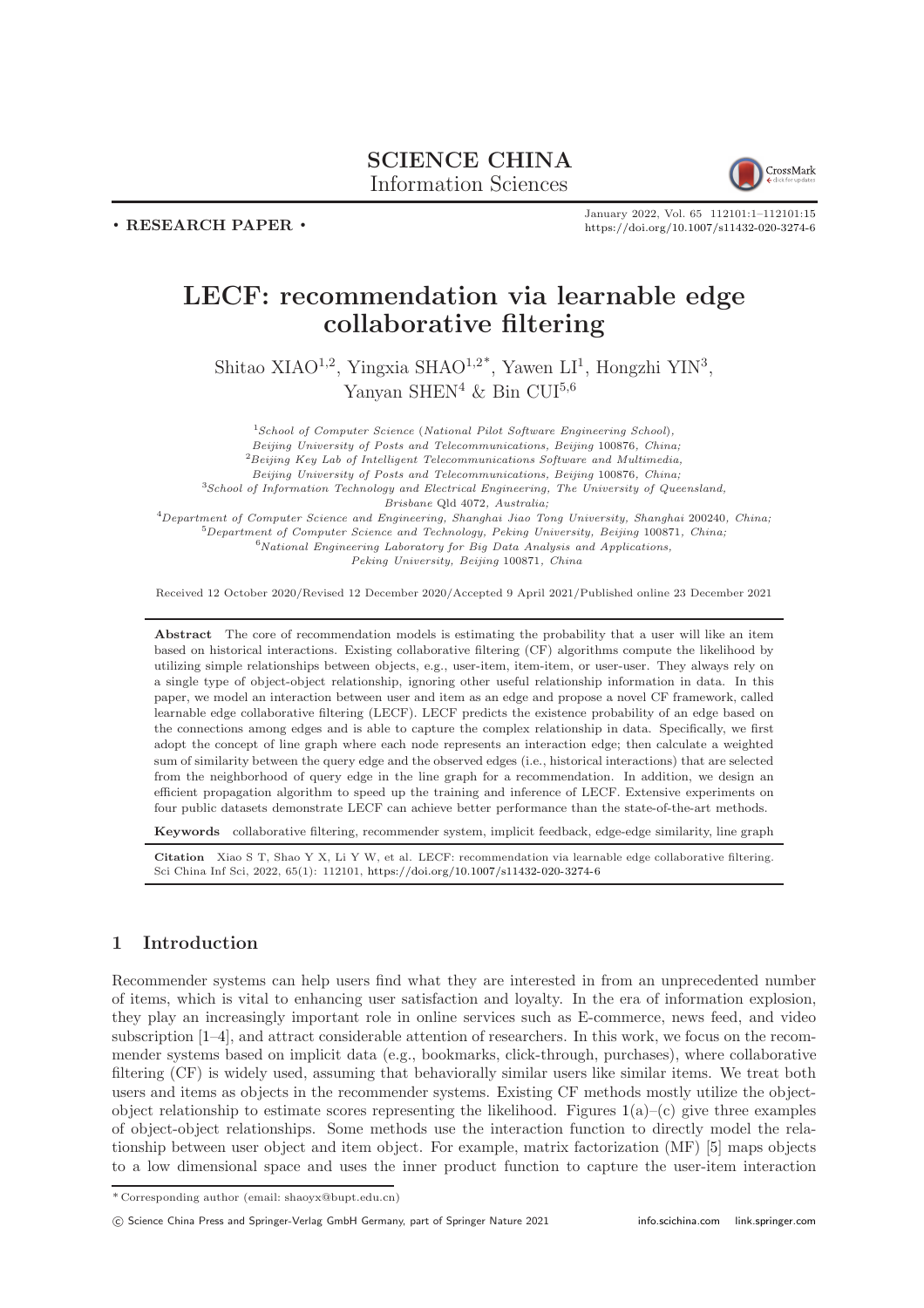<span id="page-1-0"></span>

Figure 1 (Color online) Illustrations of user-item relationship (a), user-user relationship (b), item-item relationship (c), and edge-edge relationship (d). The blue line represents an observed interaction, and the red line is the similarity need to learn. The red dotted line is the query edge.

relationship. NeuMF [\[6\]](#page-14-3) estimates the score by a nonlinear function based on the user and item embedding. Some other methods utilize the similarity relationship between user objects (user-based methods) or item objects (item-based methods) to predict scores. Sparse linear model (SLIM) [\[7\]](#page-14-4) calculates the sum of similarity between query item and the items that have been interacted by query user as the score. UserKNN [\[8\]](#page-14-5) considers whether there are some interactions between the query item and other users who are similar to the query user.

However, the above methods that rely on the object-object relationship cannot make full use of complex relationships in data. Specifically, the models that directly factorize user-item interactions do not consider utilizing the similarity among users (items), are poor in detecting strong associations among closely related users (items) [\[9\]](#page-14-6). The methods based on object-object similarity relationship only consider the interactions of query user or item, difficult to get enough information to achieve satisfactory performance  $[2, 9]$  $[2, 9]$ . The majority of other useful interaction information is ignored. For example, the interactions between users, which are similar to the query user, and items, which are similar to the query item, should be helpful for predicting the scores between the query user and item [\[10\]](#page-14-8). More concretely, when predicting the score between a user B and the movie *The Avengers*, the historical interaction between a user A, who has similar interest with user B, and the movie Iron Man, which has the same genre with the movie The Avengers, is benefit to the prediction. But the methods based on object-object similarity relationship cannot leverage such historical interactions if there is no interaction between user A and The Avengers or the one between user B and Iron Man.

In this work, we propose a new recommendation framework learnable edge collaborative filtering (LECF). LECF models the interaction as an edge between user object and item object. For a query pair  $(u, i)$ , also called query edge, it estimates the probability of the edge to exist between object u and object *i.* According to similar things always share the same characteristics (e.g., label) [\[11,](#page-14-9) [12\]](#page-14-10), if the query edge is similar to the observed edges, the query edge should also tend to exist. Therefore, LECF uses the edge-edge similarity to represent the level of observed edges supporting the existence of query edge and outputs a weighted sum of these similarities as the estimated score. Compared with the methods only modeling the user-item interactions, LECF further learns the edge-edge similarities in the historical interactions. As shown in Subsection [6.6,](#page-12-0) LECF can also capture the object-object similarity in data. Compared with the methods that utilize the user-user or item-item similarity, LECF can take any past interactions into consideration when predicting, not only focus on the local interactions directly related to query user or item. LECF is capable of capturing sufficient and complex relationship information among data. In addition, the existing algorithms that rely on the object-object relationship can be viewed as the reduced versions of LECF, which is detailed analyzed in Subsection [3.4.](#page-5-0)

In LECF, we model user-item interactions as edges and then learn edge-edge similarities between the query edge and other observed edges. Hence, there are two important issues that need to be addressed. First, we need to define a proper form to represent the edges, and design a function able to learn the edge-edge similarity. Second, we need to consider which edges should be used to predict the score and how to treat them differently. Since there are a huge number of historical interactions in a recommender system, it is not feasible to utilize all the observed edges. Furthermore, we should consider the different importance of the observed edges with regard to a query edge when predicting the score. It is because active users (the users who have many interactions) are generally the source of noise, the interactions of inactive users should be considered more reliable in comparison with the interactions of active users [\[11\]](#page-14-9).

To address the first issue, we introduce a binary function that takes the user and item embedding as the input to generate representations of edges and use the inner product to learn the similarity between edges. For the second issue, we transform the bipartite graph G built from historical interactions between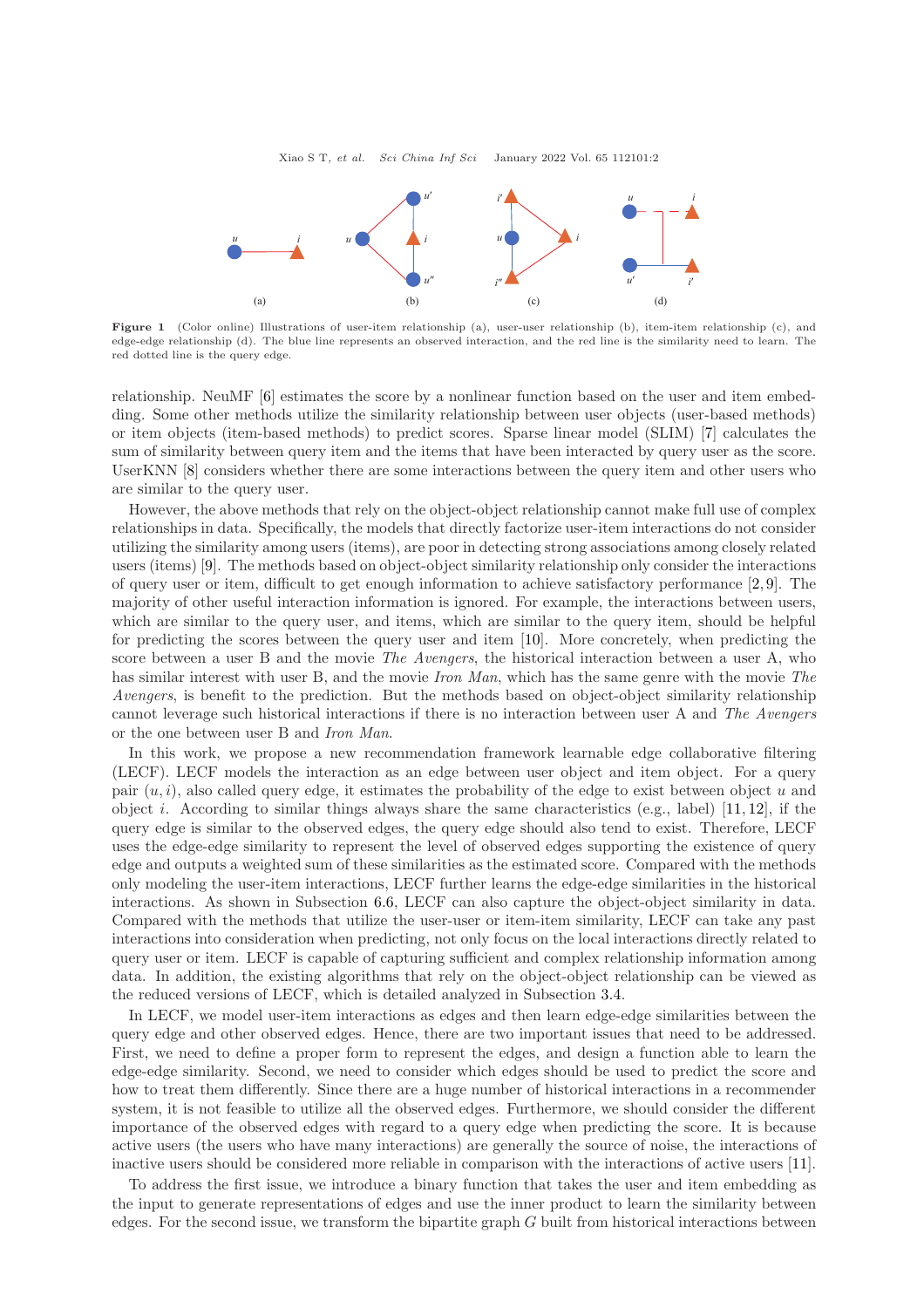users and items to a line graph  $L(G)$ . Each node of the line graph represents an interaction edge, and we call the node the observed edge in this paper. Then the observed edges within the l-hop neighborhood of the query edge in the line graph are selected to predict the score. We further design a biased random walk model over the line graph to compute the importance of each observed edge. Finally, to fast train LECF, we develop an efficient propagation algorithm.

The main contributions of this work are summarized as follows:

• We present a new recommendation framework, called LECF, which generates a recommendation based on the relationship between edges.

• We design an efficient propagation algorithm to speed up the training and inference of LECF.

• We discuss the connection between LECF and existing CF models that rely on the object-object relationship. The existing models can be viewed as a certain simplified type of LECF.

• We conduct extensive experiments on four real-world datasets. The results demonstrate that LECF can achieve better model accuracy than the start-of-the-art models without reducing the training efficiency.

# 2 Preliminaries

# 2.1 Implicit collaborative filtering

In this paper, we focus on the CF with implicit feedback (e.g., purchase, bookmarks, clicks, likes). We use the symbols  $u, i$  to represent user and item, respectively. The implicit interaction matrix is defined as follows.

**Definition 1** (Implicit interaction matrix). Implicit interaction matrix is a binary matrix Y, where  $y_{ui}$ is one if the user  $u$  has interaction with item  $i$ , and zero otherwise. Formally,

$$
y_{ui} = \begin{cases} 1, & \text{if interaction } (u, i) \text{ exists,} \\ 0, & \text{otherwise.} \end{cases}
$$
 (1)

A value of 0 for entry  $y_{ui}$  does not imply that user u does not like i. In most cases, the user is unaware of the item, so the value of this entry can be viewed as a missing value. This leads to the task of recommendation with implicit feedback: estimating the scores of the unobserved entries in  $\boldsymbol{Y}$ . This recommendation task also can be viewed as a prediction problem — with a user and an item as input, predicting the probability  $y_e$  of a query edge e between u and i.

#### 2.2 Bipartite graph

We can model the implicit interaction matrix as a bipartite graph, which is defined as follows.

**Definition 2** (Bipartite graph). A user-item bipartite graph with  $|V|$  vertices and  $|E|$  edges for recommendation is denoted by  $G = \{U, I, E\}$ , where U is user node set, I is item node set, V is the union of U and I, and E is the set of edges between user nodes and item nodes. Every edge  $e(u, i) \in E$  indicates that user  $u$  has interacted with item  $i$ .

Given a node  $v \in V$ , we use  $E(v)$  to represent the set of edges that directly are adjacent to the node v, and  $|E(v)|$  represents the number of edges in  $E(v)$ .

## 2.3 Line graph

Next, we give the concept of a line graph corresponding to the bipartite graph that is defined by a recommendation task. The detailed definition of the line graph is shown as follows.

**Definition 3** (Line graph). Given a bipartite graph  $G$ , its line graph  $L(G)$  is defined as follows: each node of  $L(G)$  represents an edge of G; two nodes of  $L(G)$  are adjacent if and only if their corresponding edges share a common node in G.

Over a line graph  $L(G)$ , we use  $t(e_0 \to e_1 \to \cdots \to e_k \to \cdots \to e_l)$  to represent a walk of length l, where  $e_k$  is the kth node in the walk t. In addition, we use  $T^l: e \leadsto e'$  to represent all walks of length l between nodes  $e$  and  $e'$  in  $L(G)$ .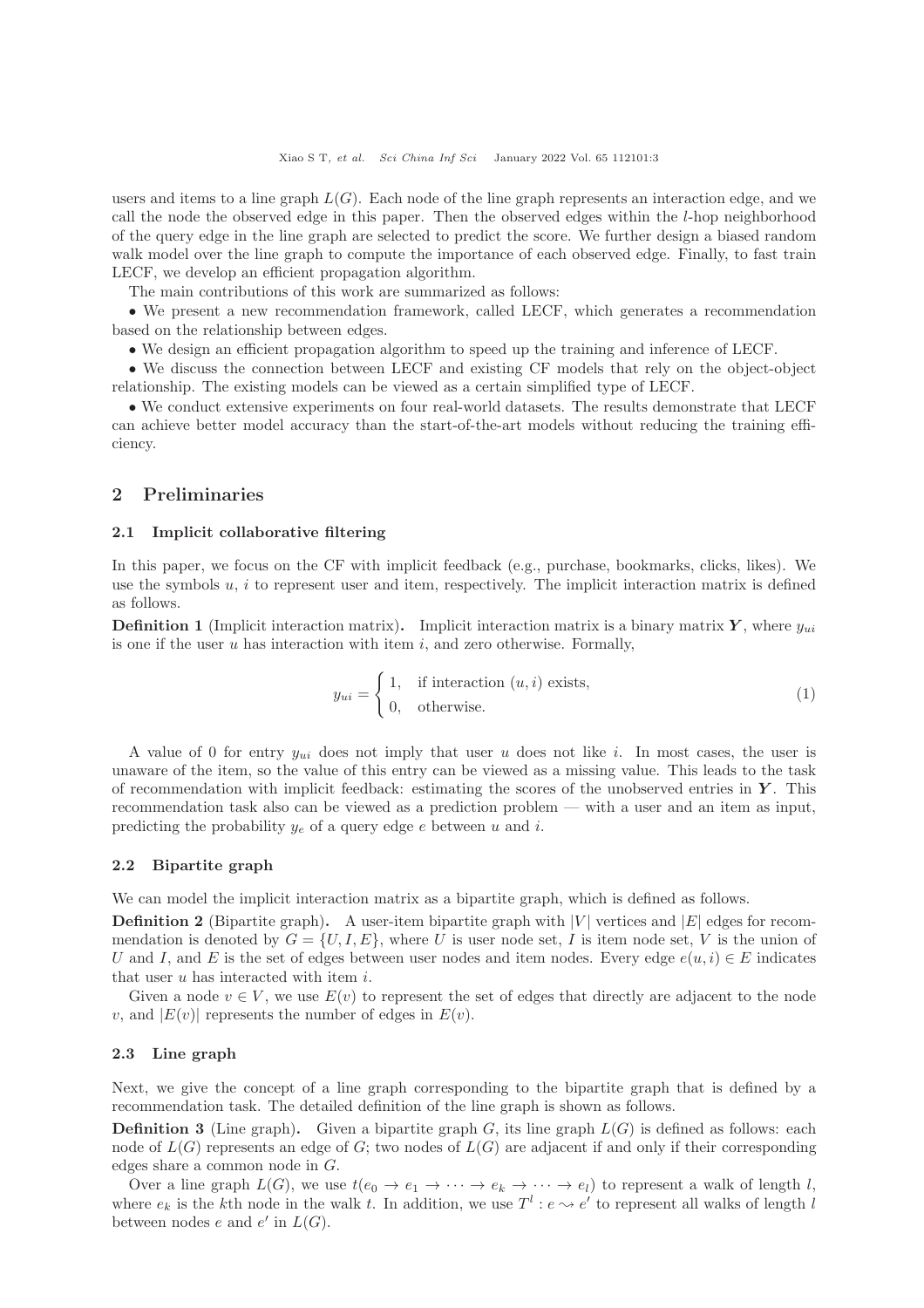<span id="page-3-0"></span>

Xiao S T, et al. Sci China Inf Sci January 2022 Vol. 65 112101:4

Figure 2 (Color online) The framework of LECF.

<span id="page-3-1"></span>Table 1 Three binary functions to represent an edge. If is the concatenation operation and ⊙ is the element-wise product

| Function        | Definition                    |
|-----------------|-------------------------------|
| Sum             | $f(m_u, m_i) = m_u + m_i$     |
| $_{\rm Concat}$ | $f(m_u, m_i) = m_u    m_i$    |
| Hadamard        | $f(m_u, m_i) = m_u \odot m_i$ |

# 3 LECF: learnable edge collaborative filtering

Figure [2](#page-3-0) shows the overview of LECF. In LECF, the historical interactions between users and items are modeled as a bipartite graph G. Users and items are represented by latent dense vectors through looking up the embedding matrix. During the prediction, to estimate the score  $\hat{y}_{ui}$  of a query edge  $e(u, i)$ , LECF constructs a line graph  $L(G)$  on the basis of the bipartite graph, and the latent representation of the node in  $L(G)$  is obtained from a binary edge function. Then LECF extracts a subgraph within the l-hop neighborhood of node  $e(u, i)$  in  $L(G)$  and computes the importance weights of the nodes in subgraph with respect to the query edge  $e(u, i)$  via the biased random walk. Note that in  $L(G)$  except the node corresponding to the query edge, the other nodes are the observed edges (i.e., historical interactions) in the bipartite graph G. Finally, LECF calculates the similarity between query edge and the observed edges, and output the weighted sum of similarities as the predicting score  $\hat{y}_{ui}$ .

# 3.1 User, item and interaction embeddings

#### 3.1.1 User and item embeddings

To encode user's preferences and item's attributes, in LECF, we use latent dense vectors  $m_u$  and  $m_i$  as the intrinsic representations of users and items. Therefore, we build a parameter matrix  $M \in \mathbb{R}^{(|U|+|I|)\times d}$ as an embedding look-up table, where d denotes the embedding size, |U| and |I| are the total numbers of users and items, respectively.

## 3.1.2 Interaction embeddings

Different from previous models that optimize the user and item embeddings by learning an object-object relationship, LECF learns the similarity among interactions based on the interaction representations. Note that we call both observed interactions and unobserved interactions as edges for simplicity. Inspired by the link prediction task [\[13\]](#page-14-11), we introduce a binary function with the related user embedding  $m_u$  and item embedding  $m_i$  to represent an edge  $e(u, i)$ , that is

$$
\mathbf{m}_{e(u,i)} = f(\mathbf{m}_u, \mathbf{m}_i). \tag{2}
$$

The goal of the binary function is to generate an edge embedding  $m_{e(u,i)}$  by utilizing  $m_u$  and  $m_i$ . In this work, we consider three options for this binary function, and they are sum, concat, and Hadamard functions, whose definitions are summarized in Table [1.](#page-3-1)

On top of the edge embeddings, we use the inner product to evaluate the edge-edge similarity. The similarity between the query edge  $e(u, i)$  and the observed edge implies the support of observed interaction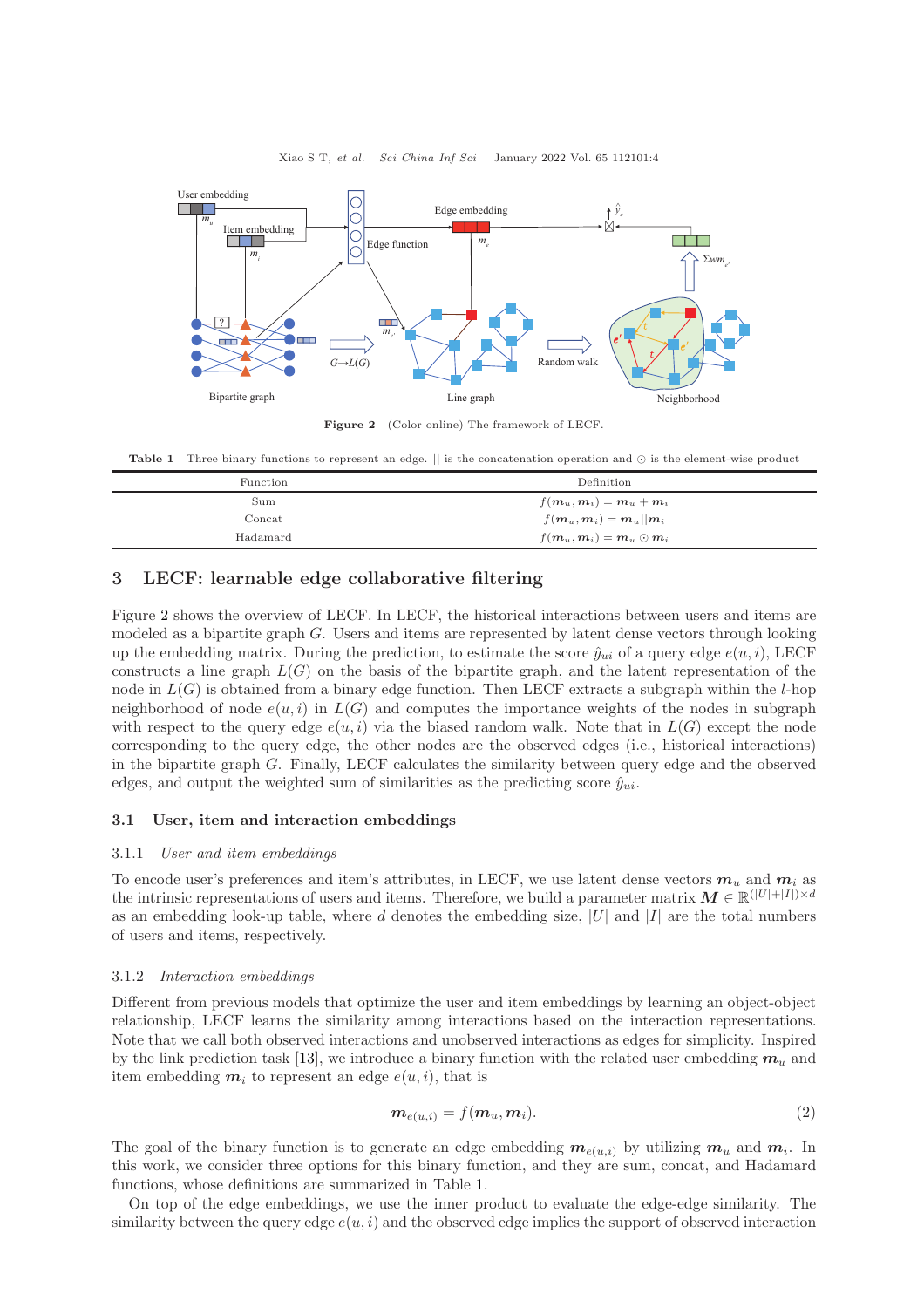<span id="page-4-0"></span>

Figure 3 (Color online) Illustration of the random walk procedure with parameter  $\alpha$ . Each square vertex in  $L(G)$  represents an edge in G, while the red color indicates this vertex has been traversed.

for recommending the query item  $i$  to query user  $u$ . The more similar the query edge to the observed edges, the higher score of the query edge for prediction.

## 3.2 Biased random walk for neighborhood searching

Given a query edge  $e(u, i)$ , it is impractical to involve all observed edges to compute the edge-edge similarity. Furthermore, the importance of an observed edge varies with respect to the query edge. Here we propose a biased random walk model over the line graph  $L(G)$  to compute the importance within an l-hop neighborhood.

Concretely, we simulate a biased random walk of length  $l$  starting at the query edge  $e$  in the line graph. Assuming that  $e_k = e(v_k, v_{k+1})$  denotes the kth node in the walk, the transition probability for the next node  $e_{k+1}$  is defined as

<span id="page-4-1"></span>
$$
\boldsymbol{P}(e_{k+1}|e_k) = \begin{cases} \frac{1-\alpha}{|E(v_k)|}, & \text{if } e_{k+1} \in E(v_k), \\ \frac{\alpha}{|E(v_{k+1})|}, & \text{if } e_{k+1} \in E(v_{k+1}), \end{cases}
$$
(3)

where the  $E(v)$  denotes the set of edges that related with the node v in the bipartite graph, and the  $|E(v)|$  is the number of edges in  $E(v)$ . By introducing the  $|E(v)|$ , we give the edges of high degree node lower importance since they are generally the source of noise [\[11\]](#page-14-9). Figure [3](#page-4-0) shows an example of a random walk that just traversed  $e_{k-1}$  and now resides at  $e_k$ .

With the help of the biased random walk model, we only use the edges reached by an l-step random walk to compute the prediction score. In other words, the edges within the *l*-hop neighborhood of query edge  $e$  in the line graph are used. Then we adopt the reaching probability as the importance of the observed edges [\[14,](#page-14-12) [15\]](#page-14-13), and the formula is

<span id="page-4-2"></span>
$$
w_e^l(e') = \sum_{t \in T^l : e \sim e'} P[t],\tag{4}
$$

where  $T^l: e \rightsquigarrow e'$  denotes the set contains all walks of length l starting at e and ending at  $e'$ , and  $P[t]$  is the probability of walk  $t$ .

#### 3.2.1 Outward parameter  $\alpha$

In [\(3\)](#page-4-1), we introduce  $\alpha$  to control the direction of random walk, i.e., the walker selects the next step from  $E(v_{k+1})$  with the probability  $\alpha$ , and from  $E(v_k)$  with the probability  $1 - \alpha$ . In other words,  $\alpha$  controls the affinity of the walk leaving the neighborhood of query edge e in the line graph. Recall the walk in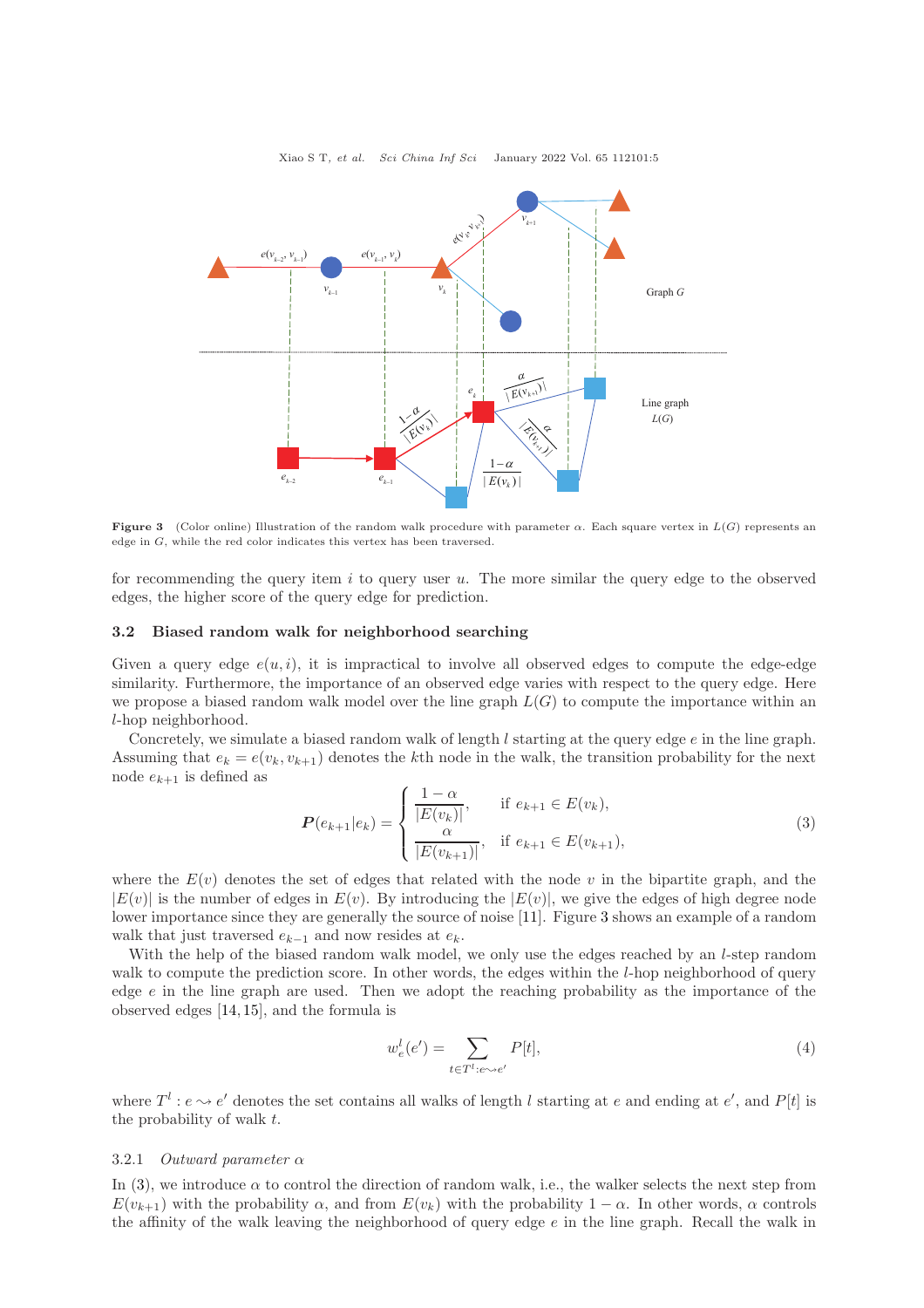Figure [3,](#page-4-0) if  $\alpha > 0.5$ , the walk tends to select the edge from the  $E(v_{k+1})$ , which becomes more far away from the edge  $e_{k-1}$ . Such behavior is similar to the traversing order in depth-first search (DFS) which explores as far as possible along each branch. In contrast, if  $\alpha < 0.5$ , the random walk is biased towards edges in  $E(v_k)$ , which are close to  $e_{k-1}$ . Such walks are similar to the breadth-first search (BFS) behavior which explores the immediate neighbor nodes at the present depth before moving to the nodes at the next depth level. Hence, the parameter  $\alpha$  allows the random walk in line graph approximately interpolate between BFS and DFS, which is similar to the random walk search strategy of node2vec [\[13\]](#page-14-11). In LECF, we can adjust the importance of edges by tuning the parameter  $\alpha$  to get a trade-off between BFS and DFS.

#### 3.3 Model prediction and optimization

Finally, LECF computes the score of a query edge  $e(u, i)$  as a weighted sum of edge-edge similarity:

<span id="page-5-1"></span>
$$
\hat{y}_e = \sum_{e' \in \mathcal{O}_e^l} w_e^l(e') (\mathbf{m}_e^{\mathrm{T}} \mathbf{m}_{e'}),\tag{5}
$$

where  $\mathcal{O}_e^l$  denotes the set of edges that can reach by an *l*-step random walk starting from the query edge  $e$ . The weight  $w_e^l$  represents the importance of the observed edges. It also can be viewed as a normalization term which helps avoid the scale of scores increasing with the number of the observed edges.

We leverage the Bayesian personalized ranking (BPR) optimization criterion to learn model parameters [\[16\]](#page-14-14), which is widely adopted in CF models. Specifically, it tries to maximize the difference between the scores of the positive and negative samples. The loss function can be described as

$$
\mathcal{L} = \sum_{(u,i,j)\in D_s} -\ln \sigma(\hat{y}_{e(u,i)} - \hat{y}_{e(u,j)}) + \lambda ||\Theta||_2^2, \tag{6}
$$

where  $D_s = \{(u, i, j)|e(u, i) \in E, e(u, j) \notin E\}$  denotes the training set, E is the set of edges, i.e., all observed interactions,  $\sigma$  is the sigmoid function,  $\Theta$  denotes the model parameters, and  $\lambda$  is the parameter to control the  $L_2$  regularization strength.

# <span id="page-5-0"></span>3.4 The connection with existing methods

In this subsection, we analyze the connection between LECF and existing studies that rely on objectobject relationships.

#### 3.4.1 Methods that rely on similarity relationships

These methods utilize the user-user similarity (user-based) or item-item similarity (item-based) to predict the score (e.g., Figures [1\(](#page-1-0)b) and (c)). The user-based methods calculate the score based on the similarity between query user and other users that have interacted with the query item, while the item-based methods are based on the similarity between query item and other items that have been interacted by the query user. In the following, we mainly describe the item-based algorithms, while the user-based algorithms are analogous. Specifically, the predicting function of item-based methods is

$$
\hat{y}_{ui} = \sum_{i' \in I_u^+} s_{ii'},\tag{7}
$$

where  $I_u^+$  denote all items i' that query user u has interacted with, and  $s_{ii'}$  is a similarity measure. ItemKNN [\[17\]](#page-14-15) selects the items i' from the intersection of  $I_u^+$  and nearest neighbors of query item i to limit the number of items. The learnable models usually model the similarity as the inner product between embeddings [\[2,](#page-14-7) [9\]](#page-14-6):

$$
s_{ii'} = \mathbf{m}_i^{\mathrm{T}} \mathbf{m}_{i'}.
$$

We can redefine these methods in the framework of LECF by only considering the item-item similarity to the one-hop neighbors in the line graph. Specifically, we set the length  $l$  of random walk to be one, and the edge function to be  $m_e = m_i$ , then the output score of LECF is

$$
\hat{y}_{e(u,i)} = \sum_{e'(u,i') \in E(u)} w_e^1(e') \mathbf{m}_i^{\mathrm{T}} \mathbf{m}_{i'} + \sum_{e'(u',i) \in E(i)} w_e^1(e') \mathbf{m}_i^{\mathrm{T}} \mathbf{m}_i. \tag{9}
$$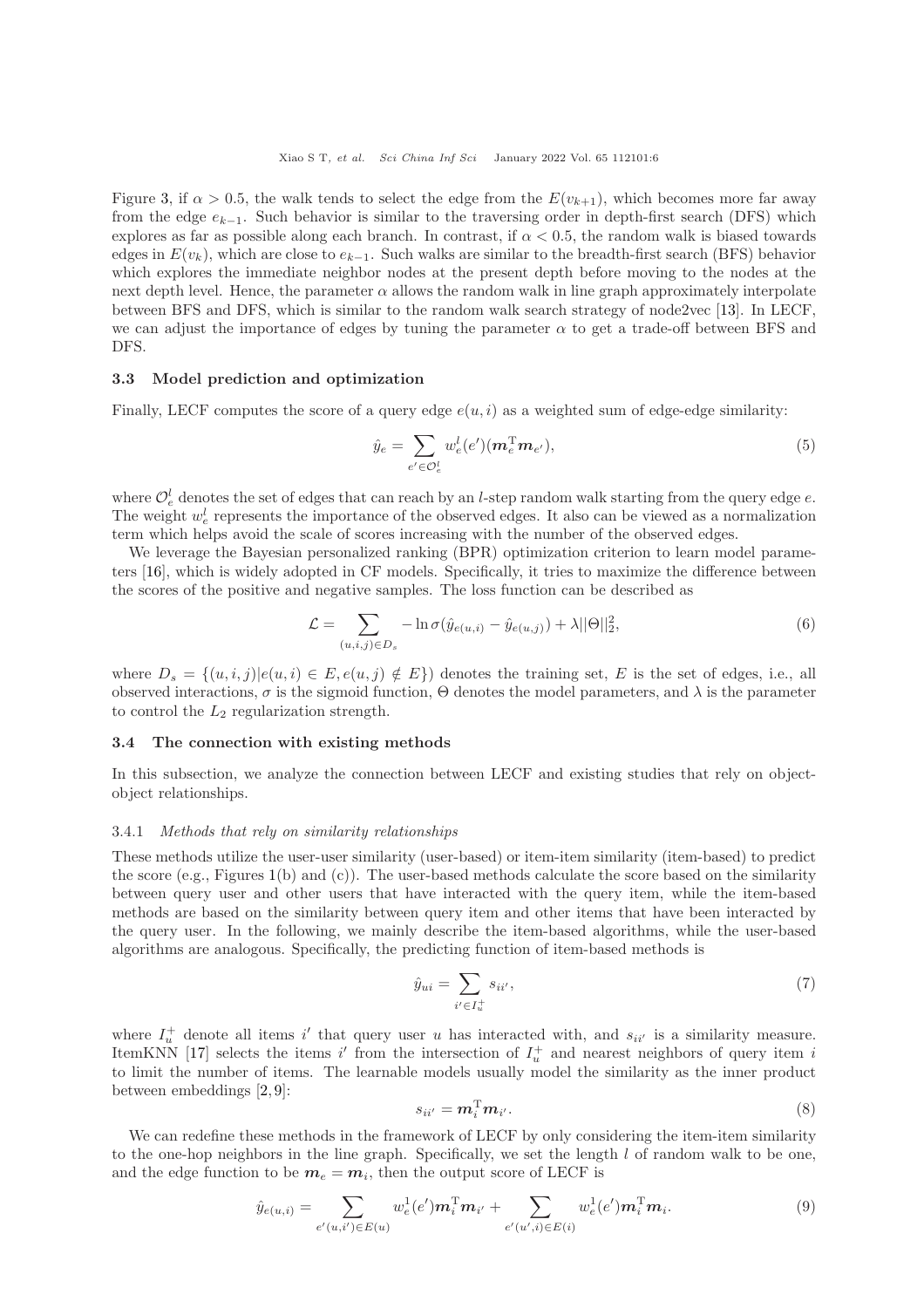Obviously, by setting the weight of edges in  $E(i)$  to be zero, the second term is unavailable and we can exactly recover an item-based model. Moreover, the user-based model also can be recovered in the framework of LECF, by setting  $m_e = m_u$ ,  $l = 1$  and the weight of  $E(u)$  to be zero in LECF.

#### 3.4.2 Methods that model user-item interactions

Besides using the similarity relationship between users or items to predict the score, the other approach is to directly model the interaction relationship between a user and an item  $(e.g., Figure 1(a))$  $(e.g., Figure 1(a))$  $(e.g., Figure 1(a))$ . For example, the BPR [\[16\]](#page-14-14) and NGCF [\[1\]](#page-13-0) use the inner product between user embedding and item embedding to predict the interaction relationship:

$$
\hat{y}_{ui} = \mathbf{m}_u^{\mathrm{T}} \mathbf{m}_i. \tag{10}
$$

These models based on the user-item relationship can be viewed as a special case of LECF which discards the edge-edge similarity component. In particular, we use hadamard function:  $m_e = m_u \odot m_i$ to represent query edge, and replace the embeddings of edges in  $\mathcal{O}_e^l$  with vectors whose entries are all equal to one to only keep the interaction information, i.e.,  $\sum_{e' \in \mathcal{O}_e^l} w_e^l(e')\mathbf{m}_{e'} \to \mathbf{q}$ . Here  $\mathbf{q}$  is a d-dimensional vector whose entries are all equal to one. In this setting, we remove the neighbor information and get

$$
\hat{y}_{e(u,i)} = \boldsymbol{m}_e^{\mathrm{T}} \sum_{e' \in \mathcal{O}_e^l} w_e^l(e') \boldsymbol{m}_{e'} = (\boldsymbol{m}_u \odot \boldsymbol{m}_i)^{\mathrm{T}} \boldsymbol{q} = \boldsymbol{m}_u^{\mathrm{T}} \boldsymbol{m}_i.
$$
\n(11)

# 4 Efficient training via propagation

In LECF, a main operator is to search the observed edges and calculate their weights. A very intuitive method is to simulate all possible l-step random walks starting from each query edge in the line graph, but it is time-consuming when  $l$  is large. Therefore, we propose a novel propagation algorithm to calculate the importance of the observed edges with respect to the query edge. The propagation algorithm accelerates both the training and inference. In the end of this section, we analyze the time complexity of the propagation algorithm.

#### 4.1 Propagation rule

Takeaway. We summarize our propagation rule as follows:

<span id="page-6-0"></span>
$$
\hat{y}_e = \mathbf{m}_e^{\mathrm{T}} (\mathbf{H}_i^l + \mathbf{H}_u^l),\tag{12}
$$

where

$$
\begin{cases}\n\mathbf{H}_{i}^{1} = \sum_{e' \in E(i)} \frac{0.5}{|E(i)|} \mathbf{m}_{e'}, & \text{if } l = 1, \\
\mathbf{H}_{i}^{l} = (1 - \alpha) \mathbf{H}_{i}^{l-1} + \frac{\alpha}{|E(i)|} \sum_{e(i, u') \in E(i)} \mathbf{H}_{u'}^{l-1}, & \text{otherwise,} \n\end{cases}
$$
\n(13)

and

$$
\begin{cases}\n\mathbf{H}_{u}^{1} = \sum_{e' \in E(u)} \frac{0.5}{|E(u)|} \mathbf{m}_{e'}, & \text{if } l = 1, \\
\mathbf{H}_{u}^{l} = (1 - \alpha) \mathbf{H}_{u}^{l-1} + \frac{\alpha}{|E(u)|} \sum_{e(u,i') \in E(u)} \mathbf{H}_{i'}^{l-1}, & \text{otherwise.} \n\end{cases}
$$
\n(14)

The intuition of the above propagation rule is that at each iteration,  $H_i^l$  and  $H_u^l$  aggregate information from their neighbor edges  $E(i)$  and  $E(u)$  respectively, and as the iteration goes on,  $H_i^l$  and  $H_u^l$ incrementally gain information from the whole graph. Finally, we predict the score according to [\(12\)](#page-6-0). The pseudocode of the propagation rule is listed in Algorithm [1.](#page-7-0)

**Detailed analysis.** Given walks  $T^l: e \to e_1 \leadsto e_l$  starting from the query edge  $e(u, i)$  to  $e_l$ , where  $e_1$ is the first step away from the query edge  $e(u, i)$  and can be selected from either  $E(i)$  or  $E(u)$ . For the first step of random walks, we treat  $E(i)$  and  $E(u)$  equivalently, which means the probability of choosing  $e_1$  from  $E(i)$  or  $E(u)$  is 0.5. Then, in the cases of  $e_1 \in E(i)$ , the probability of traveling  $e_1$  as the first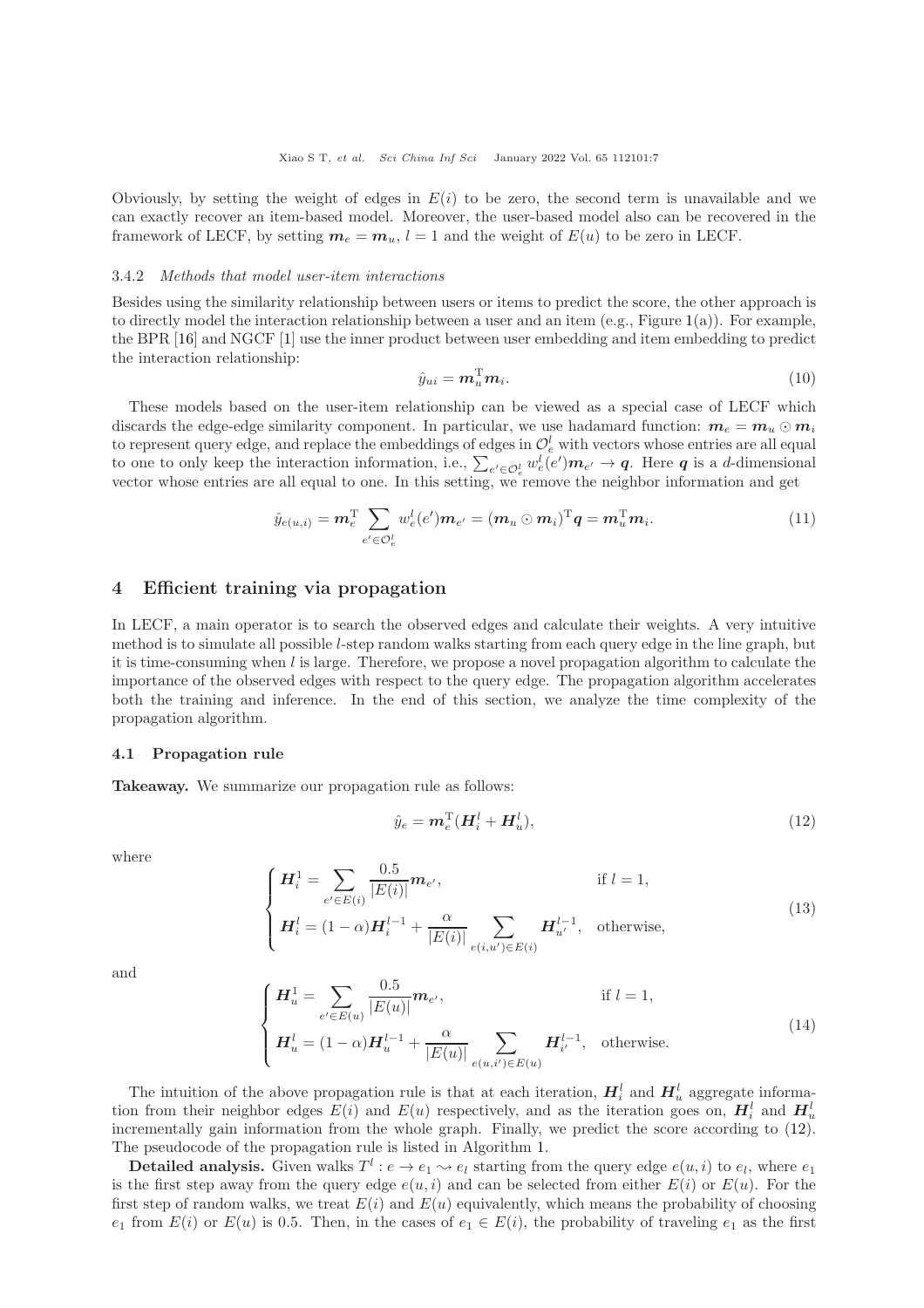<span id="page-7-0"></span>Algorithm 1 LECF propagation algorithm

**Require:** Embedding matrix M; bipartite graph  $G(V, E)$ ; the length of random walk l; outward parameter  $\alpha$ ; edge function f; the set of query edges  $E_q$ .

1: for  $k = 1, ..., l$  do 2: if  $k = 1$  then<br>3: for v in V for  $v$  in  $V$  do 4:  $\bm{H}_v^1 \leftarrow \sum_{e(v,v') \in E(v)} \frac{0.5}{|E(v)|} f(\bm{m}_v, \bm{m}_{v'});$ 5: end for else 7: for v in V do<br>8:  $H^k \leftarrow (1 -$ 8:  $\qquad \qquad \mathbf{H}_{v}^{k} \leftarrow (1-\alpha)\mathbf{H}_{v}^{k-1} + \sum_{e(v,v') \in E(v)} \frac{\alpha}{|E(v)|} \mathbf{H}_{v'}^{k-1};$ 9: end for 10: end if 11: end for 12: for  $e(u, i)$  in  $E_q$  do 13:  $m_{e(u,i)} = f(m_u, m_i);$ 14:  $\hat{y}_{e(u,i)} = \boldsymbol{m}_{e(u,i)}^{\text{T}} (\boldsymbol{H}_{i}^{l} + \boldsymbol{H}_{u}^{l});$ 15: end for

step is  $P(e_1|e) = \frac{0.5}{|E(i)|}$ ; in the cases of  $e_1 \in E(u)$ , the probability becomes  $P(e_1|e) = \frac{0.5}{|E(u)|}$ . Therefore, we can rewrite [\(4\)](#page-4-2) as follows:

$$
w_e^l(e') = \sum_{t \in T^l : e \sim e'} p[t]
$$
  
\n
$$
= \sum_{e_1 \in E(i)} \sum_{t \in T^l : e \to e_1 \sim e'} p[t] + \sum_{e_1 \in E(u)} \sum_{t \in T^l : e \to e_1 \sim e'} p[t]
$$
  
\n
$$
= \sum_{e_1 \in E(i)} \frac{0.5}{|E(i)|} \sum_{t' \in T^{l-1} : e_1 \sim e'} p[t'] + \sum_{e_1 \in E(u)} \frac{0.5}{|E(u)|} \sum_{t' \in T^{l-1} : e_1 \sim e'} p[t']
$$
  
\n
$$
= \sum_{e_1 \in E(i)} \frac{0.5}{|E(i)|} w_{e_1}^{l-1}(e') + \sum_{e_1 \in E(u)} \frac{0.5}{|E(u)|} w_{e_1}^{l-1}(e'). \tag{15}
$$

Consequently, Eq. [\(5\)](#page-5-1) is rewritten as

$$
\hat{y}_e = \mathbf{m}_e^{\mathrm{T}} \sum_{e' \in \mathcal{O}_e^l} w_e^l(e') \mathbf{m}_{e'}
$$
\n
$$
= \mathbf{m}_e^{\mathrm{T}} \left( \sum_{e_1 \in E(i)} \sum_{e' \in \mathcal{O}_{e_1}^{l-1}} \frac{0.5}{|E(i)|} w_{e_1}^{l-1}(e') \mathbf{m}_{e'} + \sum_{e_1 \in E(u)} \sum_{e' \in \mathcal{O}_{e_1}^{l-1}} \frac{0.5}{|E(u)|} w_{e_1}^{l-1}(e') \mathbf{m}_{e'} \right). \tag{16}
$$

We further define  $H_i^l$  as the information learned from the walks of length l which have  $e_1 \in E(i)$ , and  $H_u^l$  as the information learned from the walks of length l which has  $e_1 \in E(u)$ :

$$
\boldsymbol{H}_{i}^{l} = \sum_{e_{1} \in E(i)} \sum_{e' \in \mathcal{O}_{e_{1}}^{l-1}} \frac{0.5}{|E(i)|} w_{e_{1}}^{l-1}(e') \boldsymbol{m}_{e'}, \qquad (17)
$$

$$
\boldsymbol{H}_{u}^{l} = \sum_{e_1 \in E(u)} \sum_{e' \in \mathcal{O}_{e_1}^{l-1}} \frac{0.5}{|E(u)|} w_{e_1}^{l-1}(e') \boldsymbol{m}_{e'}.
$$
\n(18)

Finally, we can simplify [\(16\)](#page-7-1) as

<span id="page-7-3"></span><span id="page-7-1"></span>
$$
\hat{y}_e = \mathbf{m}_e^{\mathrm{T}} (\mathbf{H}_i^l + \mathbf{H}_u^l). \tag{19}
$$

Next, we analyze the recursive version of  $H_i^l$  and  $H_u^l$ .

<span id="page-7-2"></span>(1) When  $l = 1$ , we can easily get

$$
\boldsymbol{H}_{i}^{1} = \sum_{e' \in E(i)} \frac{0.5}{|E(i)|} \boldsymbol{m}_{e'},
$$
\n(20)

$$
\boldsymbol{H}_{u}^{1} = \sum_{e' \in E(u)} \frac{0.5}{|E(u)|} \boldsymbol{m}_{e'}.
$$
\n(21)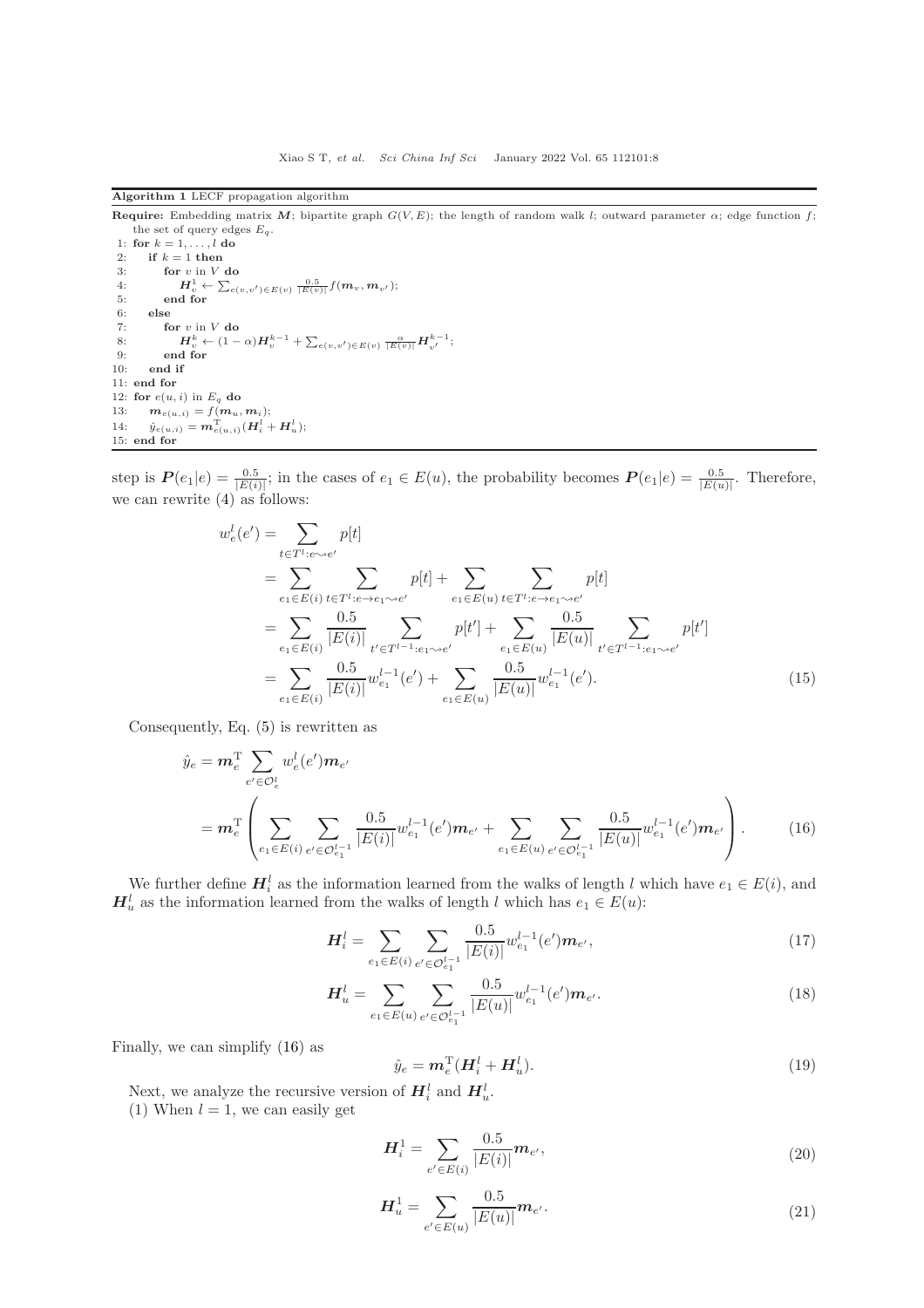(2) When  $l > 1$ , for  $H_i^l$ , the first step  $e_1$  is selected from  $E(i)$ , denoted by  $e_1(i, u')$ . Similarly, the second step  $e_2$  can also be selected from  $E(i)$  and  $E(u')$  with the probability of  $\frac{1-\alpha}{|E(i)|}$  and  $\frac{\alpha}{|E(u')|}$ , respectively. Then we can further split  $H_i^l$  according to the second step  $e_2$ :

$$
H_{i}^{l} = \frac{0.5}{|E(i)|} \sum_{e_{1} \in E(i)} \sum_{e' \in \mathcal{O}_{e_{1}}^{l-1}} w_{e_{1}}^{l-1}(e') m_{e'}
$$
\n
$$
= \frac{0.5}{|E(i)|} \sum_{e(i, u') \in E(i)} \left( \sum_{e_{2} \in E(i)} \sum_{e' \in \mathcal{O}_{e_{2}}^{l-2}} \frac{1 - \alpha}{|E(i)|} w_{e_{2}}^{l-2}(e') m_{e'} + \sum_{e_{2} \in E(u')} \sum_{e' \in \mathcal{O}_{e_{2}}^{l-2}} \frac{\alpha}{|E(u')|} w_{e_{2}}^{l-2}(e') m_{e'}
$$
\n
$$
= \frac{1 - \alpha}{|E(i)|} \sum_{e(i, u') \in E(i)} \sum_{e_{2} \in E(i)} \sum_{e' \in \mathcal{O}_{e_{2}}^{l-2}} \frac{0.5}{|E(i)|} w_{e_{2}}^{l-2}(e') m_{e'}
$$
\n
$$
+ \frac{\alpha}{|E(i)|} \sum_{e(i, u') \in E(i)} \sum_{e_{2} \in E(u')} \sum_{e' \in \mathcal{O}_{e_{2}}^{l-2}} \frac{0.5}{|E(u')|} w_{e_{2}}^{l-2}(e') m_{e'}
$$
\n
$$
= \frac{1 - \alpha}{|E(i)|} \sum_{e(i, u') \in E(i)} H_{i}^{l-1} + \frac{\alpha}{|E(i)|} \sum_{e(i, u') \in E(i)} H_{u'}^{l-1}
$$
\n
$$
= (1 - \alpha) H_{i}^{l-1} + \frac{\alpha}{|E(i)|} \sum_{e(i, u') \in E(i)} H_{u'}^{l-1}.
$$
\n(22)

For  $H_u^l$ , we can get

<span id="page-8-2"></span><span id="page-8-1"></span>
$$
\boldsymbol{H}_{u}^{l} = (1 - \alpha)\boldsymbol{H}_{u}^{l-1} + \frac{\alpha}{|E(u)|} \sum_{e(u,i') \in E(u)} \boldsymbol{H}_{i'}^{l-1}.
$$
 (23)

#### 4.2 Matrix form of the rule

We provide the matrix form of the propagation rule for LECF. Taking the LECF with the sum edge function as an example,

$$
\begin{aligned}\n\boldsymbol{H}_{i}^{1} = & 0.5 \left( \boldsymbol{m}_{i} + \sum_{e'(i, u') \in E(i)} \frac{1}{|E(i)|} \boldsymbol{m}_{u'} \right), \\
\boldsymbol{H}_{u}^{1} = & 0.5 \left( \boldsymbol{m}_{u} + \sum_{e'(u, i') \in E(u)} \frac{1}{|E(u)|} \boldsymbol{m}_{i'} \right).\n\end{aligned} \tag{24}
$$

<span id="page-8-0"></span>We can aggregate the first-hop neighbor edges in the matrix form equivalent to  $(24)$ :

$$
\boldsymbol{H}^1 = 0.5(\widehat{A} + T)\boldsymbol{M},\tag{25}
$$

where T is an identity matrix. And  $\hat{A} = D^{-1}A$ , where A denote the adjacency matrix of bipartite graph, D is the diagonal degree matrix.  $H^1$  is a matrix contains all  $H^1_v$ , i.e.,  $[H^1_{u_1}, \ldots, H^1_{u_{|U|}}, H^1_{i_1}, \ldots, H^1_{i_{|I|}}].$ The LECF with other edge functions in Table [1](#page-3-1) can be transformed to matrix form similarly:

$$
\boldsymbol{H}^{1} = \begin{cases} 0.5(\widehat{A}\boldsymbol{M} \odot \boldsymbol{M}), & \text{if } \boldsymbol{m}_{e} = \boldsymbol{m}_{u} \odot \boldsymbol{m}_{i}, \\ 0.5(\widehat{A}\boldsymbol{M}||\boldsymbol{M}), & \text{if } \boldsymbol{m}_{e} = \boldsymbol{m}_{u}||\boldsymbol{m}_{i}. \end{cases}
$$
(26)

When  $l > 1$ , no matter which edge function is applied, LECF can explore the high-hop neighbor edges by the matrix form of  $(22)$  and  $(23)$ :

$$
\widetilde{A} = \alpha \widehat{A} + (1 - \alpha)T,\tag{27}
$$

$$
\boldsymbol{H}^{l} = \widetilde{A}\boldsymbol{H}^{l-1} = \widetilde{A}^{l-1}\boldsymbol{H}^{1}.
$$
\n(28)

Then we can retrieve the  $H_u^l$  and  $H_i^l$  from the  $H^l$  to predict the score according to [\(12\)](#page-6-0). The matrix form-based propagation algorithm allows LECF to optimize parameters and infer results efficiently.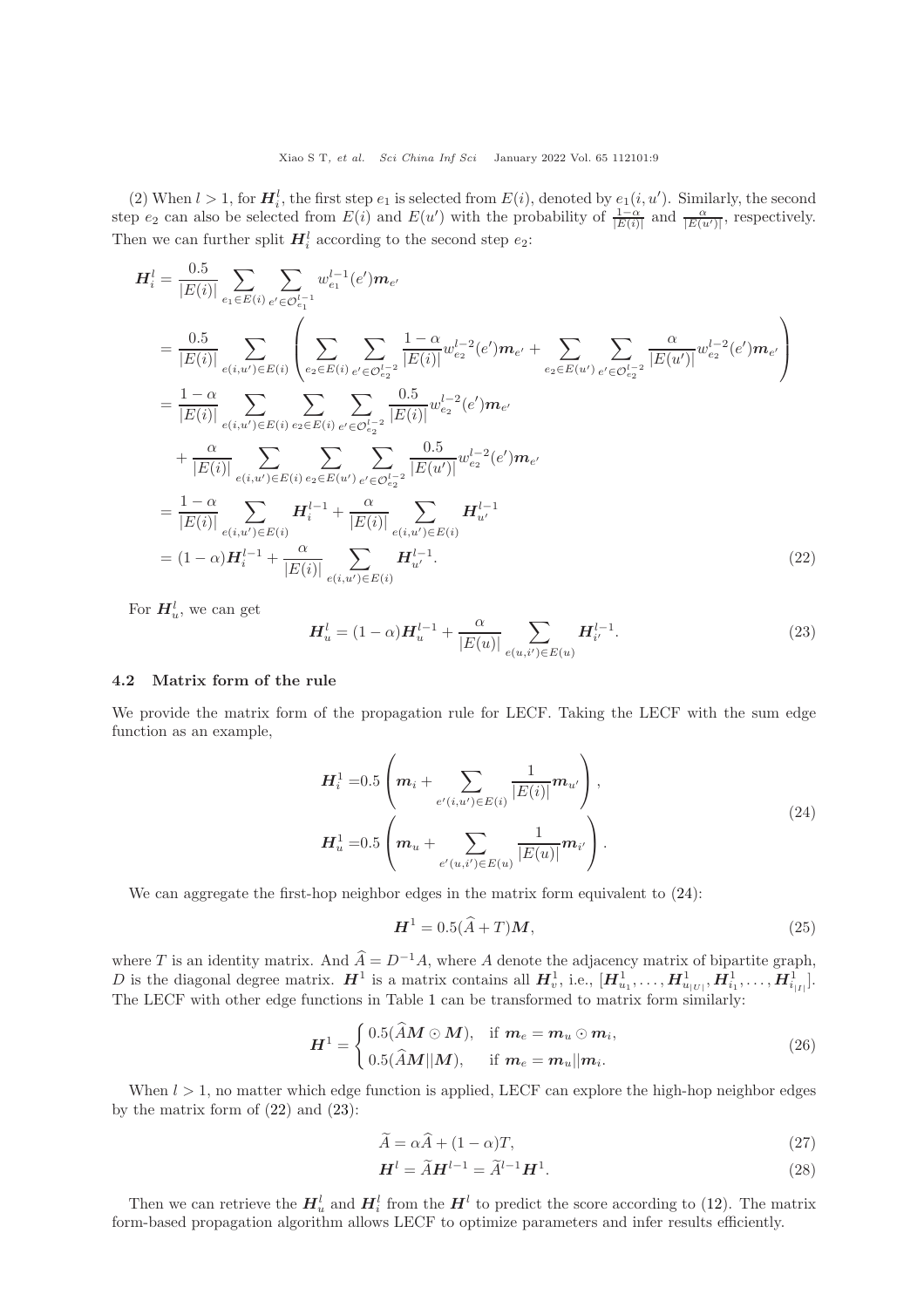Xiao S T, et al. Sci China Inf Sci January 2022 Vol. 65 112101:10

#### 4.3 Time complexity analysis

Here we analyze the computational complexity of LECF with the sum edge function. For the k-th step of walk, according to [\(20\)](#page-7-2)–[\(23\)](#page-8-2), the computational complexity is  $O(|A+T|d)$ , where the  $|A+T|$  denotes the number of nonzero entries in the matrix  $A + T$ , and d is the embedding size. For the prediction function, i.e., [\(19\)](#page-7-3), the time complexity in a training epoch is  $O(|E|d)$ . Therefore, during the training, the time complexity of an epoch is  $O(\sum_1^l |A + T|d + |E|d)$ .

With regard to the time complexity of inference, LECF is comparable to the traditional MF. After training, we get two matrices: M and  $H^l$ . We only need to retrieve  $m_u$  and  $m_i$  from M, and retrieve  $H_u^l$  and  $H_i^l$  from  $H^l$ ; then we calculate the score according to [\(19\)](#page-7-3). In this way, for each query edge, the time complexity of predicting its score is  $O(d)$ .

# 5 Related work

# 5.1 Methods based on similarity relationship

Both user-based methods and item-based methods belong to this category. Specifically, user-based methods predict the score of  $(u, i)$  based on the similarity of u to all other users that have interacted with the item i, while item-based methods are based on the similarity of i to all other items that user u has interacted with [\[18\]](#page-14-16). UserKNN and ItemKNN [\[17\]](#page-14-15) are the typical examples of these methods, integrated with the nearest neighbor search. More recently, Wang et al. [\[19\]](#page-14-17) proposed a semantic similarity based on the information in the linked open data. Bag et al. [\[20\]](#page-14-18) argued that considering only co-rated items is not proper in sparse datasets and developed the relevant Jaccard similarity. Besides, many research efforts have been devoted to applying similarity models in sequential recommendations [\[21,](#page-14-19) [22\]](#page-14-20). However, these methods only consider the first-order interactions, ignoring the majority of other complex interaction information.

#### 5.2 Model-based methods

In model-based methods, users and items are converted to vectorized representations, and the useritem interactions are captured by an interaction function based on the representations. For example, MF [\[23\]](#page-14-21) utilizes the inner product between the user and item representation to model the user-item interaction relationship. Recent years have witnessed a surge of interest in applying neural networks to recommendation tasks [\[24\]](#page-14-22). NeuMF [\[6\]](#page-14-3) is a prominent neural model that jointly learns an MF and a feed forward neural network. CMN [\[2\]](#page-14-7) enhances the MF by leveraging the memory network to store the users' neighborhood information. Additionally, the methods to generate vectorized representations also have attracted much researchers' attention. In [\[25,](#page-14-23) [26\]](#page-14-24), the authors proposed models mapping users and items into the hyperbolic spaces. To capture the learning uncertainties, PMLAM describes the users and items with Gaussian distributions [\[27\]](#page-14-25). These methods directly model the interaction relationships and underutilize the user-user similarity and item-item similarity in data.

# 5.3 Graph-based methods

Recently, a lot of studies enhance the CF by integrating it with graph convolutional networks. SpectralCF [\[28\]](#page-14-26) uses a spectral convolution operation in a bipartite graph, but its feature decomposition leads to high computational complexity. NGCF [\[1\]](#page-13-0) considers the importance of high-order connectivity and only encodes it in the embedding layer. FNBE [\[29\]](#page-14-27) improves the performance of social recommendation by folding the user-item bipartite graph to explore the implicit higher-order relations. Several studies also introduce graph networks to integrate auxiliary data. Cui et al. [\[30\]](#page-14-28) adopted user social networks and POI multimodal contents as hypergraph models to alleviate the data sparseness in CF. In [\[31\]](#page-14-29), heterogeneous information networks are constructed for cold-start recommendation. LightGCN [\[32\]](#page-14-30) is the state-of-the-art graph convolutional network for the implicit CF, which simplifies the GCN [\[33\]](#page-14-31) and only remains the component of neighborhood aggregation. Although these GCN-based models also have been proposed to leverage the high-order interactions, they usually compress user/item and neighbors into single user/item embeddings, in which the interaction information is mixed and the similarity relationship is hidden. Furthermore, they mostly adopt a simple interaction function between user and item embeddings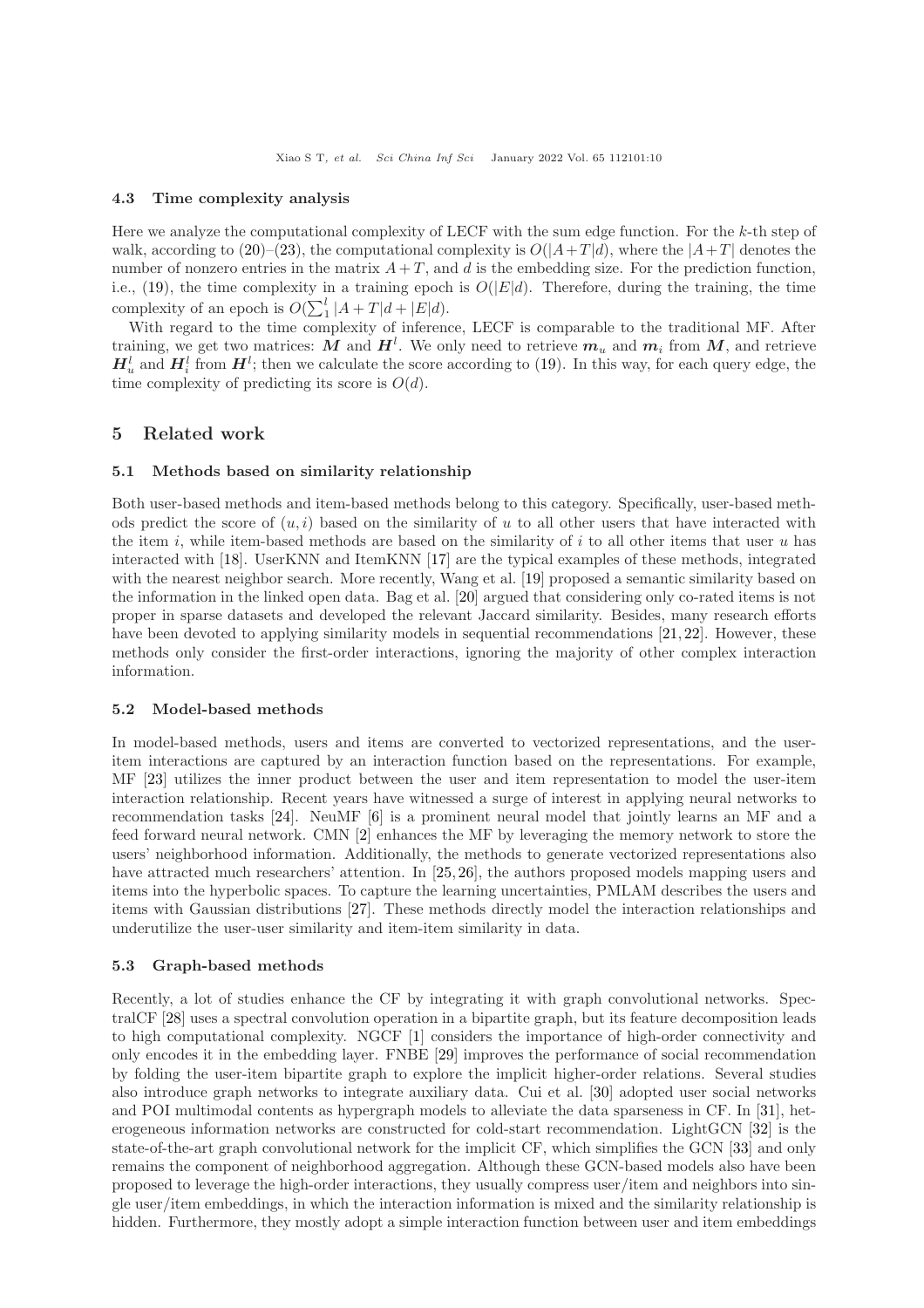<span id="page-10-0"></span>

| Dataset      | Interactions | $_{\rm Users}$ | Items | Sparsity $(\%)$ | Average degree |
|--------------|--------------|----------------|-------|-----------------|----------------|
| Pinterest    | 1500809      | 55187          | 9916  | 99.73           | 46.11          |
| MovieLens    | 1000209      | 6040           | 3706  | 95.53           | 205.26         |
| Citeulike-a  | 204987       | 5551           | 16980 | 99.78           | 18.20          |
| Amazon-video | 21809        | 1372           | 7957  | 99.80           | 4.68           |

Table 2 Statistics of the datasets

to predict scores. In contrast, we distinguish the contribution of each interaction and explicitly utilize the similarity relationship to predict scores.

# 6 Experiments and results

## 6.1 Datasets

Table [2](#page-10-0) summarizes the statistics of four datasets.

• Pinterest [\[34\]](#page-14-32). This dataset is collected for image recommendation, containing the information of the images that users save or pin to their board.

• MovieLens [\[35\]](#page-14-33). This dataset has been widely used to evaluate CF algorithms, and it contains about one million movie ratings.

• Amazon-video [\[36\]](#page-14-34). This dataset contains the purchasing history of instant video. To ensure the quality of the dataset, we filtered the dataset by retaining only users with at least 10 interactions.

• Citeulike-a [\[37\]](#page-14-35). This dataset is collected from CiteULike, an online service that allows users to manage and discover research papers.

## 6.2 Experimental settings

Evaluation metrics. We split the dataset based on the leave-one-out evaluation method, which is widely used in previous work [\[2,](#page-14-7) [6\]](#page-14-3). Specifically, for each user, a positive item and 100 negative items (i.e., the items that the user has not interacted with) are randomly sampled to form the validation set. The test set is constructed in the same way. And the remained positive items are shuffled to form the train set. We use two popular evaluation metrics: hit ratio (HR) and normalized discounted cumulative gain (NDCG) [\[38\]](#page-14-36), to evaluate the performance of top- $K$  recommendations.

Baselines. We compare LECF with the following algorithms:

• UserKNN. UserKNN is a traditional user-based CF method, which predicts the score by calculating the user-user similarity.

• ItemKNN [\[17\]](#page-14-15). It computes item-item similarity to provide recommendations.

• HybridKNN. This hybrid method ranks items by averaging the scores of ItemKNN and UserKNN.

• SLIM [\[7\]](#page-14-4). Sparse linear model learns a sparse coefficient matrix in which entries represent the similarity between items, and generates the recommendation based on the item-item similarity.

• BPR [\[16\]](#page-14-14). This is a strong CF baseline that adopts the Bayesian personalized ranking loss.

• **NeuMF** [\[6\]](#page-14-3). This is a popular neural CF baseline, jointly training the MF and multi-layer perception model to predict the score.

• CMN [\[2\]](#page-14-7). It is a memory network based on CF, which uses the memory-augmented neural network to capture the user-user similarity.

•  $\mathbb{RP}^3_{\beta}$  [\[39\]](#page-14-37). It ranks items based on the three-step random walk in a bipartite graph.

• **NGCF** [\[1\]](#page-13-0). This model improves the user and item representations by integrating the high-order connectivity into the embedding learning process.

• LightGCN [\[32\]](#page-14-30). This is a GCN-based recommendation that simplifies the original GCN significantly and only remains the component of neighborhood aggregation.

**Parameter settings.** The models are implemented with MindSpore Lite tool<sup>1</sup>). During the training, we check the performance on the validation set and select the model with the best performance for testing. For all models, the dimension of the user and item embedding is fixed to 50. We performed a grid search over each model's learning rate from  $\{10^{-2}, 10^{-3}, 10^{-4}\}$  and regularization terms  $\lambda$  from  $\{10^{-1}, 10^{-2}, \ldots, 10^{-5}\}$ . For NGCF and LightGCN, we tune the number of propagation layers from 1 to

<sup>1)</sup> [https://www.mindspore.cn/.](https://www.mindspore.cn/)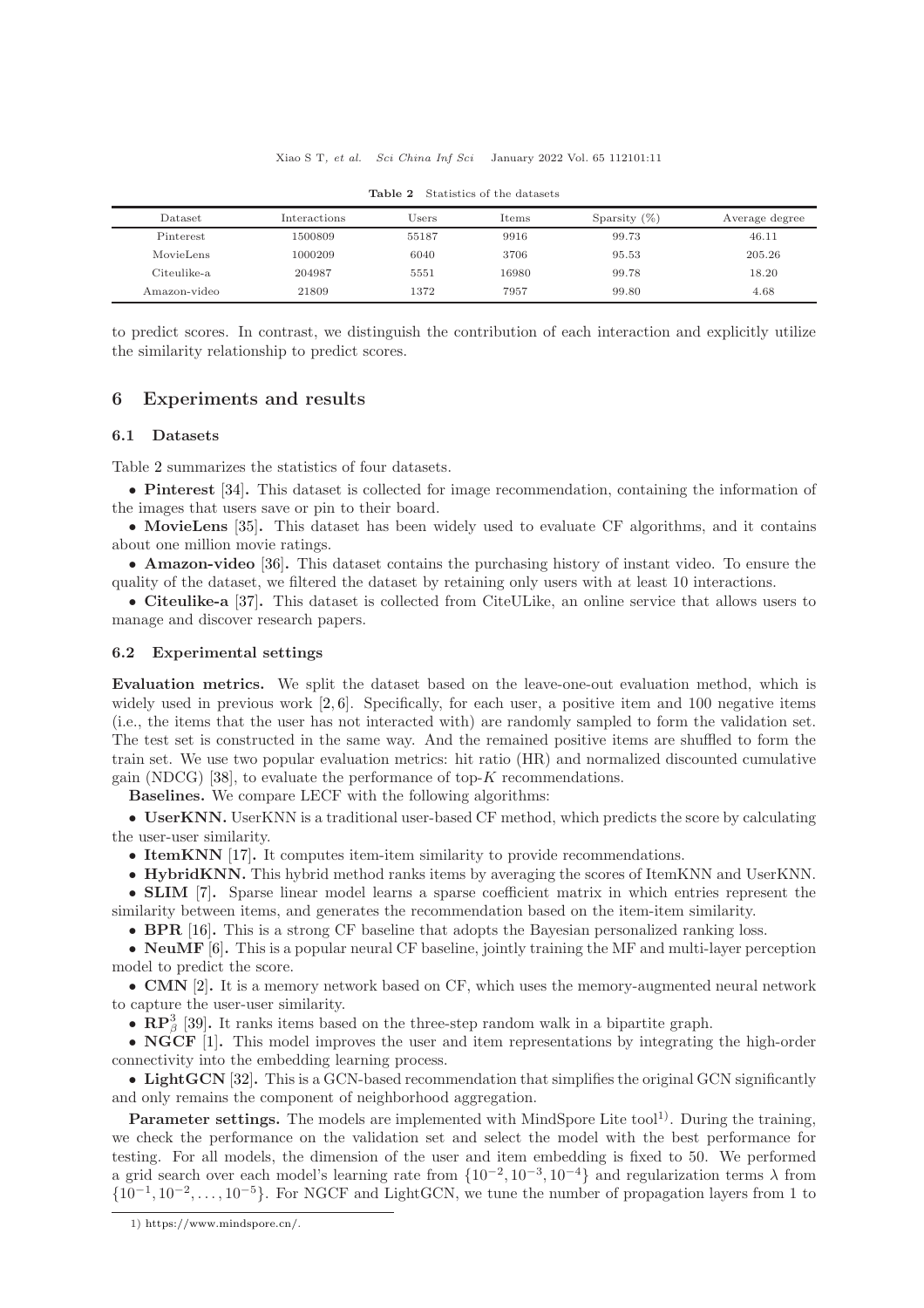<span id="page-11-0"></span>

|                 | Amazon-video |             | Citeulike-a |             | MovieLens   |             | Pinterest   |             |
|-----------------|--------------|-------------|-------------|-------------|-------------|-------------|-------------|-------------|
|                 | HR@5         | NDCG@5      | HR@5        | NDCG@5      | HR@5        | NDCG@5      | HR@5        | NDCG@5      |
| UserKNN         | 0.4585       | 0.3666      | 0.7244      | 0.6230      | 0.4113      | 0.3145      | 0.6095      | 0.4596      |
| ItemKNN         | 0.4745       | 0.3833      | 0.7485      | 0.6233      | 0.6500      | 0.4850      | 0.6910      | 0.5153      |
| HybridKNN       | 0.4934       | 0.3540      | 0.7920      | 0.6587      | 0.6634      | 0.5088      | 0.7064      | 0.5181      |
| <b>SLIM</b>     | 0.4723       | 0.3842      | 0.7469      | 0.6199      | 0.6817      | 0.5177      | 0.6803      | 0.5022      |
| <b>BPR</b>      | 0.5029       | 0.3880      | 0.8088      | 0.6730      | 0.6836      | 0.5209      | 0.7159      | 0.5115      |
| NeuMF           | 0.4206       | 0.3099      | 0.7849      | 0.6496      | 0.6927      | 0.5229      | 0.7126      | 0.5032      |
| <b>CMN</b>      | 0.4913       | 0.3811      | 0.8090      | 0.6589      | 0.6010      | 0.4407      | 0.7265      | 0.5219      |
| $RP^3_{\beta}$  | 0.4679       | 0.3778      | 0.7599      | 0.6571      | 0.6649      | 0.5045      | 0.6566      | 0.4901      |
| NGCF            | 0.5138       | 0.4006      | 0.8000      | 0.6556      | 0.6951      | 0.5257      | 0.7316      | 0.5258      |
| LightGCN        | 0.5364       | 0.4212      | 0.8108      | 0.6717      | 0.6912      | 0.5256      | 0.7442      | 0.5406      |
| $LECF$ (sum)    | 0.5568       | 0.4315      | 0.8330      | 0.6886      | 0.7141      | 0.5461      | 0.7599      | 0.5550      |
| LECF (concat)   | 0.5481       | 0.4160      | 0.8230      | 0.6840      | 0.7025      | 0.5348      | 0.7551      | 0.5524      |
| LECF (Hadamard) | 0.5066       | 0.3952      | 0.8098      | 0.6629      | 0.7031      | 0.5323      | 0.7419      | 0.5359      |
| $LECF$ -no-walk | 0.4910       | 0.3678      | 0.8061      | 0.6543      | 0.6715      | 0.5062      | 0.7267      | 0.5196      |
| $p$ -value      | $4.75E - 3$  | $1.46E - 2$ | $1.17E - 3$ | $2.06E - 4$ | $1.18E - 3$ | $1.77E - 5$ | $2.36E - 2$ | $5.42E - 3$ |

Table 3 Overall performance comparison<sup>a)</sup>

a) Best results are highlighted in bold. p-value is evaluated between the LECF (sum) and LightGCN.

10 and node dropout ratio from 0.0 to 0.8. For CMN, we use pretrained GMF model [\[6\]](#page-14-3) as suggested and vary the CMN's hop from  $\{1, 2, 3\}$ . Without explicit mention, we show the result of LECF with a sum edge function. The default outward parameter  $\alpha$  is 0.5. And the default length of random walk is set to 10 for Amazon-video datasets and 5 for Citeulike-a, MovieLens, and Pinterest datasets.

#### 6.3 Baseline comparison

Table [3](#page-11-0) shows the results of LECF and baselines for HR and NDCG with cut offs at 5 on four datasets. We denote LECF with sum edge function as 'LECF (sum)', with concat edge function as 'LECF (concat)', and with Hadamard edge function as 'LECF (Hadamard)'. Besides, to verify the effectiveness of the biased random walk component, we replace the importance weight of edges in LECF with the average operator, and denote such variant of LECF as 'LECF-no-walk'. We have the following observations.

• Encouragingly, LECF (sum) achieves the best performance on all the datasets, and this demonstrates the effectiveness of our proposed LECF. Furthermore, we conduct one-sample t-tests of LECF (sum) and the best baseline (i.e., LightGCN), and the p-values  $\langle 0.05 \rangle$  indicate that the improvements of LECF (sum) over LightGCN are statistically significant. Compared with the UserKNN, ItemKNN, HybridKNN and SLIM which only consider the interactions of query user/item. LECF can employ more interaction information for predicting scores by increasing the length of random walk to utilize the high-hop neighbor edges. Compared with BPR, NeuMF, NGCF, and LightGCN which directly model the user-item interaction, LECF (sum) can explicitly utilize a similarity relationship in the data to predict scores by learning the edge-edge similarity. LECF (concat) also consistently yields better performance than baselines. LECF (Hadamard) achieves higher accuracy than most of the baselines except on Amazon-video dataset. This is because Amazon-video is really sparse and has an average degree of 4.68. Hadamard edge function might not well model such sparse data.

• The performance of LECF-no-walk is poor, sometimes even worse than some baselines such as NeuMF. This observation highlights the significance of considering the importance of edges which is introduced by the biased random walk component. The main reason is that there is much noise in neighbor edges, and we need a weight mechanism to alleviate this problem.

• The methods (UserKNN, ItemKNN, and SLIM) that rely on user-user or item-item similarity achieve poor performance on all datasets, and perform worse than BPR and NeuMF which directly model the user-item interaction. Since only a few interaction information from the data is employed to predict the score, they are hard to estimate a good score for ranking items.

• CMN outperforms NeuMF on most datasets. Although both use the deep learning architecture, CMN considers not only the user-item interaction relationship but also the user-user similarity, while the NeuMF only models the user-item interaction. It verifies the benefit of combining the similarity relationship and user-item interaction function for predicting scores.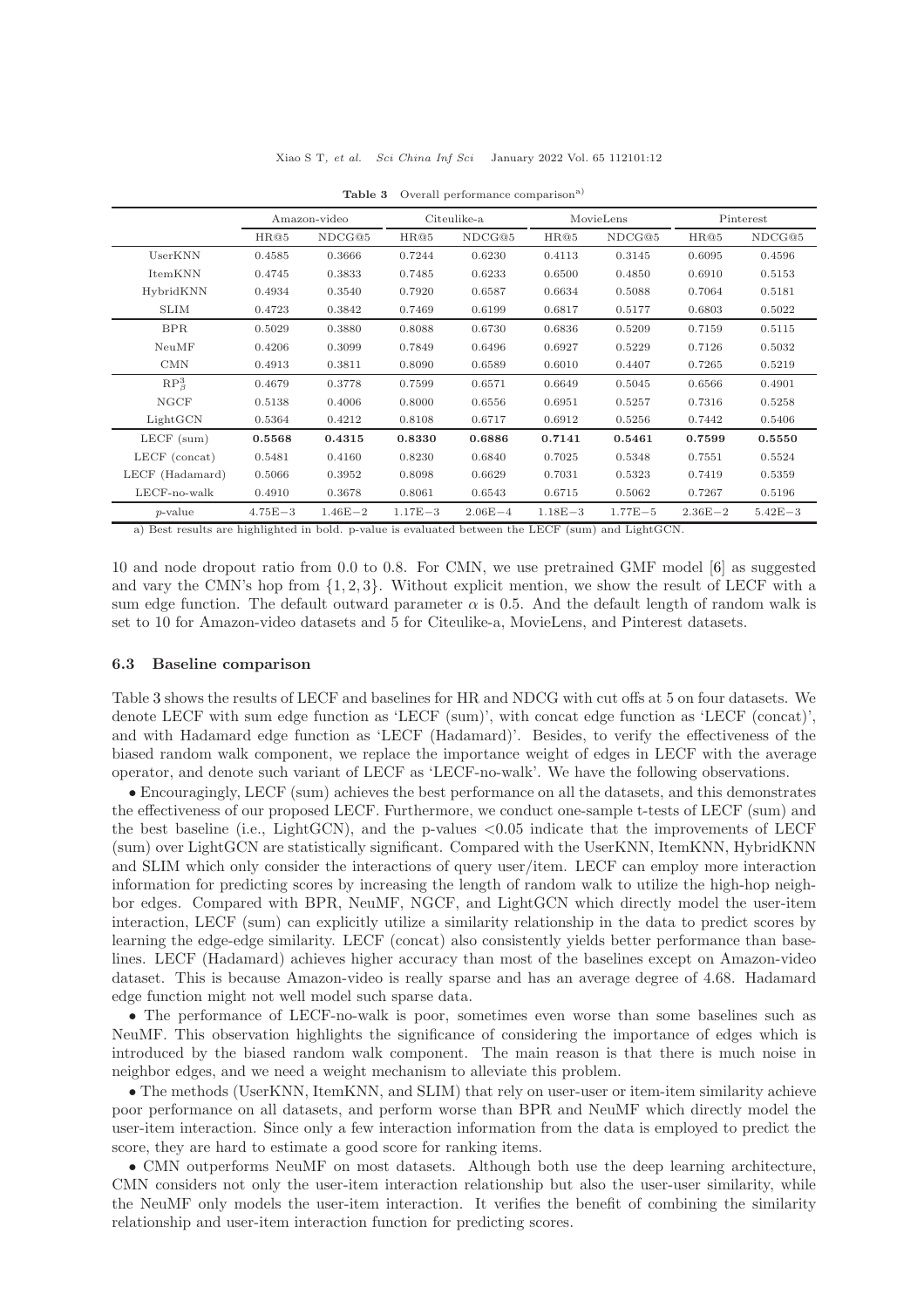<span id="page-12-1"></span>

<span id="page-12-2"></span>Figure 4 (Color online) The performance of LECF with different lengths of random walk. (a) Amazon-video; (b) Citeulike-a; (c) MovieLens; (d) Pinterest.



Figure 5 (Color online) The performance of LECF with different outward parameters. The length of random walk is the default value. (a) Amazon-video; (b) Citeulike-a; (c) MovieLens; (d) Pinterest.

# 6.4 Impact of the length of random walk

To investigate the impact of the length of random walk, we vary the parameter l of LECF from 1 to 10. Figure [4](#page-12-1) shows the experimental results. The following observations are made from the results:

• When the length of the random walk is one, the model gives unfavorable results across all the datasets. This verifies that only considering the interaction directly related to query users or items is insufficient for predicting the score.

• When the model considers the further observed edges (e.g.,  $l = 2$ ) in the line graph, we can see that the performance increases drastically. And on the Citeulike-a, MovieLens, and Pinterest datasets, the performance of LECF remains relatively stable when  $l$  is greater than 5. These results mean that considering further observed edges is beneficial for performance. However, stacking too many edges does not significantly improve accuracy. It is not necessary to consider all the observed edges.

# 6.5 Impact of outward parameter  $\alpha$

The search strategy in LECF is both flexible and controllable through the outward parameter  $\alpha$ . In this experiment, we investigate its impact on the performance by tuning  $\alpha$  in the range of  $0 \sim 1$ . The results are shown in Figure [5.](#page-12-2)

As analyzed in Subsection 3.2, the parameter  $\alpha$  allows our neighborhood search procedure to consider the trade-off between BFS and DFS. When  $\alpha = 0$ , the random walk will be restricted within the firstorder neighbor edges. In this case, the performance is poor on all the datasets. When high-hop neighbor edges are considered, the performance increases drastically. However, when the parameter  $\alpha$  continues to increase, the performance goes down again on four datasets. The best results are achieved when  $\alpha \approx 0.5$ .

## <span id="page-12-0"></span>6.6 Analysis of edge-edge similarity

To verify that our LECF captures the meaningful edge-edge similarity, we choose the attributes in the MovieLens dataset, which include the age, occupation, and gender of users and the title of movies, to compute the ground-truth similarity between edges. In other words, two edges  $(u_1, i_1)$  and  $(u_2, i_2)$  are similar (or attribute match) if  $u_1$  and  $u_2$  have similar attributes, and  $i_1$  and  $i_2$  have similar attributes. In the experiment, for each query edge, we find its most similar observed edge in the bipartite graph and compute the attribute matches between the users (items) associated with the edges. Table [4](#page-13-1) reports the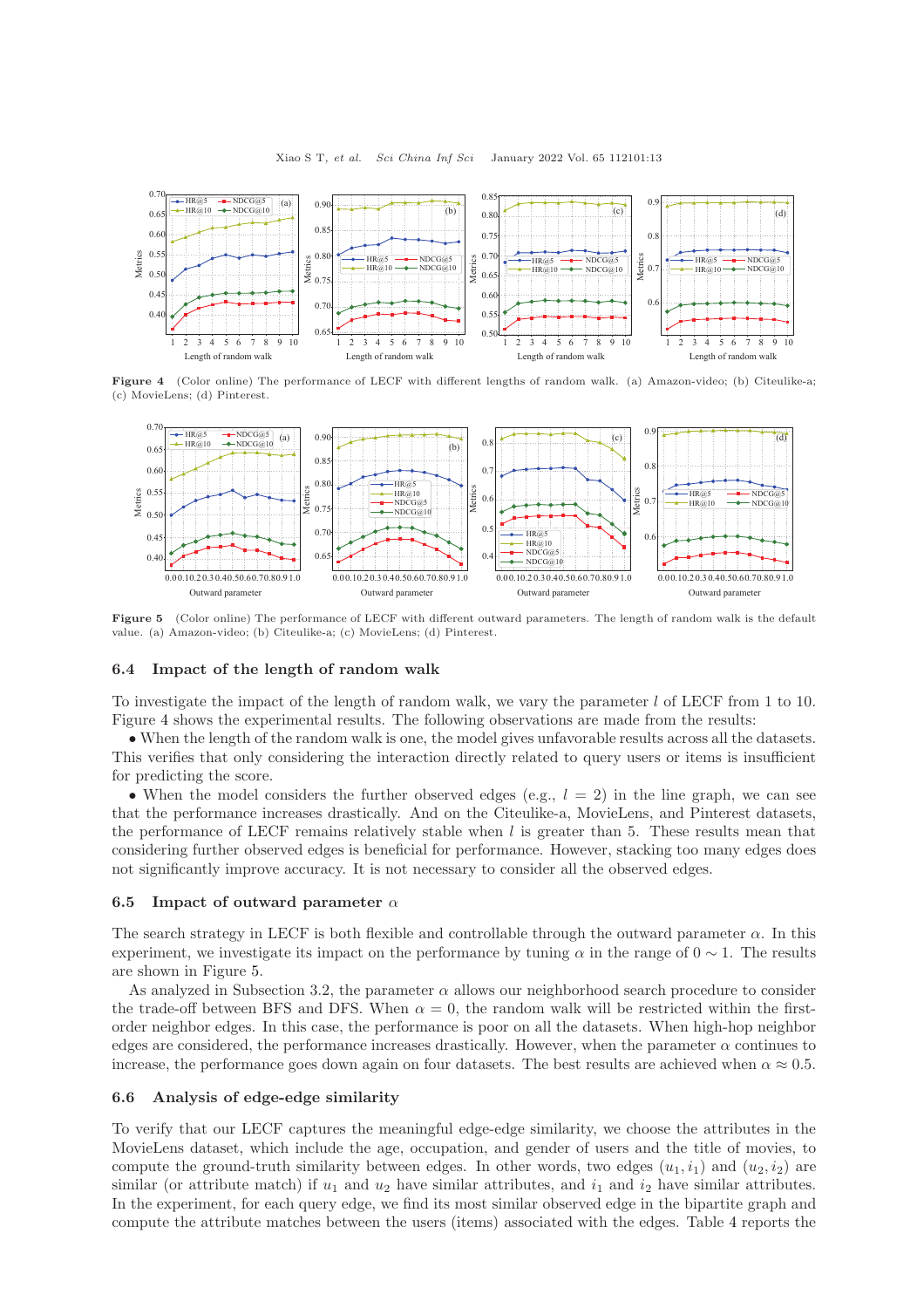<span id="page-13-1"></span>

| Attribute   | Top $(\%)$ | Random $(\%)$ | Diff $(\%)$ |
|-------------|------------|---------------|-------------|
| User job    | 76.97      | 8.12          | 68.85       |
| User age    | 81.33      | 22.80         | 58.53       |
| User gender | 91.90      | 63.41         | 28.49       |
| Movie genre | 56.95      | 39.31         | 17.64       |

Table 4 Ratio of attribute matches between the query edge and the most similar observed edge

Table 5 Training time (s) and inference efficiency (ms per query) of different models

<span id="page-13-2"></span>

|             | Amazon-video |           | Citeulike-a |           | MovieLens |           | Pinterest |           |
|-------------|--------------|-----------|-------------|-----------|-----------|-----------|-----------|-----------|
|             | Train        | Inference | Train       | Inference | Train     | Inference | Train     | Inference |
| <b>BPR</b>  | 5            | 1.24      | 43          | 1.24      | 224       | 1.32      | 372       | 1.27      |
| NeuMF       | 10           | 3.50      | 80          | 3.42      | 389       | 3.48      | 620       | 3.34      |
| <b>CMN</b>  | 78           | 2.29      | 1658        | 3.60      | 2785      | 7.14      | 12875     | 3.34      |
| <b>NGCF</b> | 92           | 1.39      | 933         | 1.32      | 1566      | 1.45      | 1960      | 1.32      |
| LightGCN    | 26           | 1.38      | 295         | 1.28      | 1628      | 1.34      | 2749      | 1.29      |
| <b>LECF</b> | 35           | 1.38      | 326         | 1.29      | 1436      | 1.40      | 2854      | 1.31      |

ratio of attribute matches for 100 M query edges. Note that we did not use the attributes in the training of LECF.

To check whether the result of LECF is significant or not, for each query edge, we computed the match probability between the query edge and a randomly selected edge. We observed that the percentage of attribute matches between similar edges is always higher than that of randomly selected edges. These results show that the edge-edge similarity between similar user-item pairs is high in LECF. In this way, if a similar user likes a similar item, this edge will provide a high similarity, and then the model will tend to recommend the query item to the query user, which is consistent with the idea of CF. It also verifies that LECF can utilize the correlation among data, including both user-user similarity and item-item similarity.

#### 6.7 Efficiency comparison

Table [5](#page-13-2) shows the training and inference time of different recommendation models with the optimal hyperparameter setting. BPR and NeuMF train faster than LECF and the other two graph-based models because of their simple model architectures, but they sacrifice the model accuracy on four datasets. Although LECF has a similar training efficiency compared to the graph-based models — NGCF and LightGCN, it achieves a better model performance than the ones of NGCF and LightGCN.

The inference efficiency of LECF is comparable to the BPR and the other two graph-based models. With the help of our propagation algorithm, given the query edge, LECF does not need to explicitly conduct random walks to search the observed edges for the computation of the weights. It only needs to retrieve  $m_u$  and  $m_i$  from  $M$ , and retrieve  $H_u^l$  and  $H_i^l$  from  $H^l$ , then simply calculates the score according to [\(12\)](#page-6-0).

# 7 Conclusion

In this work, we proposed a novel variant of CF, which generates a recommendation based on the similarity between edges, rather than the simple relationship between objects (users and items) commonly used in previous work. Based on this idea, we designed a new framework LECF, which calculates the weighted sum of edge-edge similarity as the score to rank items. Comprehensive experiments on four datasets demonstrate the effectiveness of LECF.

Acknowledgements This work was supported by National Key Research and Development Program of China (Grant No. 2018YFB1004403), National Natural Science Foundation of China (Grant Nos. U1936104, 61902037, 61832001), ARC Discovery Project (Grant No. DP190101985), CAAI-Huawei MindSpore Open Fund, Beijing Academy of Artificial Intelligence (BAAI), PKU-Baidu Fund (Grant No. 2019BD006), and Fundamental Research Funds for the Central Universities (Grant No. 2020RC25).

#### <span id="page-13-0"></span>References

1 Wang X, He X N, Wang M, et al. Neural graph collaborative filtering. In: Proceedings of the 42nd International ACM SIGIR Conference, Paris, 2019. 165–174